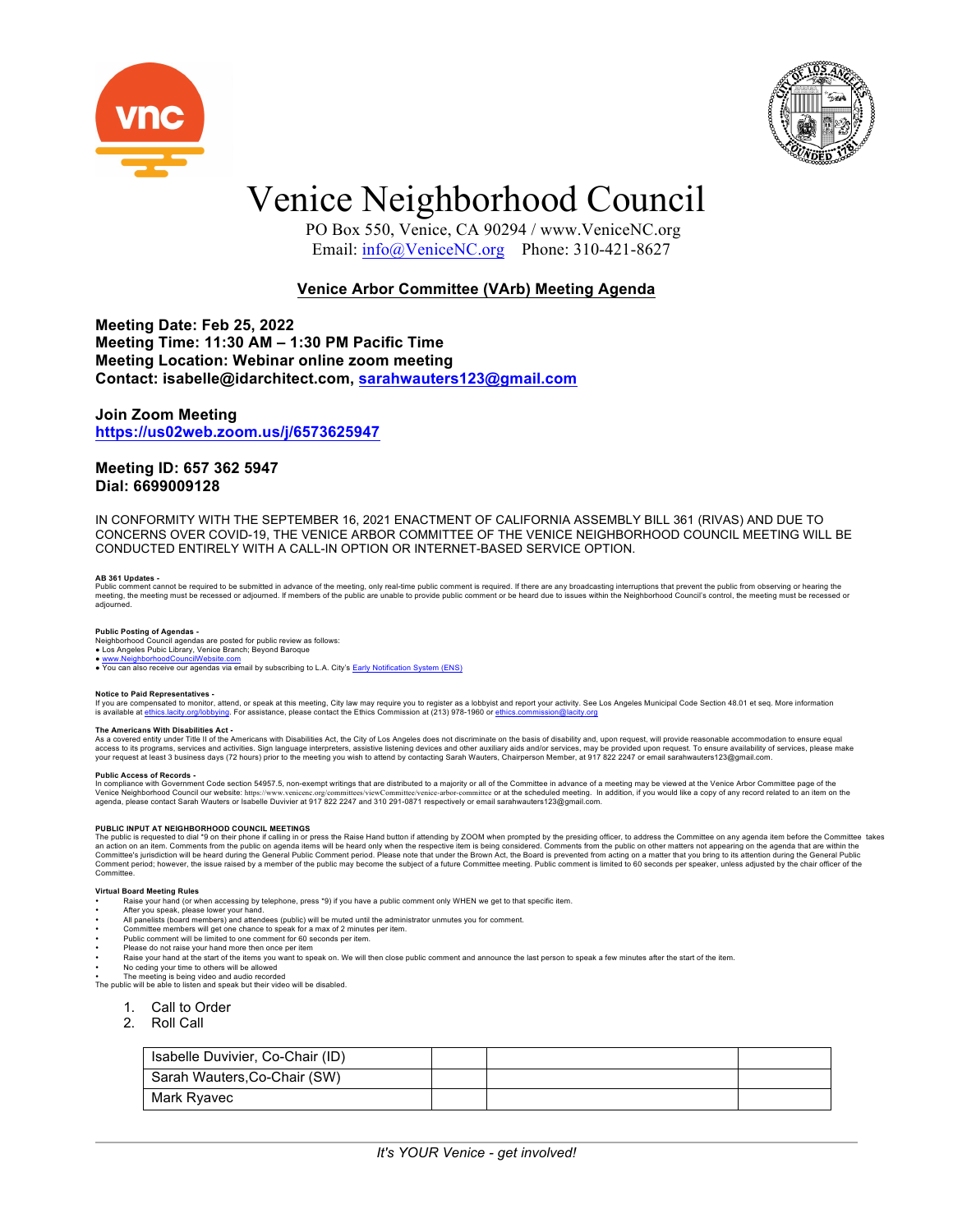



# Venice Neighborhood Council

 PO Box 550, Venice, CA 90294 / www.VeniceNC.org Email: info@VeniceNC.org Phone: 310-421-8627

| Noel Johnston |           |                        |  |
|---------------|-----------|------------------------|--|
| Barry Campion | $\lambda$ | Jim Murez (ex-officio) |  |

- 3. Review, Comment and Adopt Minutes from prior meeting. Move Noel, second SRW
- 4. PUBLIC COMMENT non-agenda items related to Venice Arbor Committee only Robin Forming another ad hoc committee, preserving public places – preserving historic landmark.
- 5. Reports
	- *a.* Chair Report Isabelle Duvivier *Shared about Mar Vista NC meeting, planting on Federal, new spreadsheet of trees to be planted in Venice. Sarah Wauters – mention Robin's suggestions – links put up, Daffodil T. contacted with regard to visiting the neighborhood committee.*
	- b. VVG Report Noel *plantings at farmer's market. This weekend will maintain garden at Venice and Tabor to mulch, plant, weed. Planted trees on Vernon on skills ctr. around corner from the planter boxes along 4th street. VVG with Nico will walk around the center to see what can be done there. Contacting UCLA dental group. Robin suggesting tree wells on Lincoln. MR – says they just lifted up the boxes. Russ has extra succulent cuttings, gave to Nico. MR wants the mounds weeded. Add more succulents. SRW mentions that there are sycamores that need care and perhaps we can put more trees. Noel points out that the skills center has been uncooperative. Noel will talk to Russ, look at the soil, and make some decisions about what to do.*

## NEW BUSINESS

- 1. Motion to not allow tree removals on private property until building permits are issued. The motion will be posted on the Venice Neighborhood Council site.
	- We will need to take to Adcom meeting, may insist that we have to argue in front of the LUPC, then present in front the LUPC. Barbara Brody will be bringing this to WRAC. Support this effort. VArb should contact Barbara Brody. Get the same language as WRAC and may not have to go to LUPC. Community already has support for this. Mark believes that we should get the language from Barbara Brody and pass it in our next meeting – then take to Adcom. Nico, Mike Bravo, Allie are all on Adcom – call them or email them. Show before and after pictures, talk about the degradation of the street trees and the removal of trees. Michael will be the chair of LUPC. Get language figured out and try to win them over. Need to explain.

## OLD BUSINESS

- 2. Watering Truck and Strategies Contact Sky Source SRW to ask about the community grant that VNC may Barry would like to see a local truck – no burning of fossil fuel. Talk to David Hertz – he apparently contributed to the truck. Jim has a tank – but Isabelle knows that Jim's truck / tank is not viable. Thinks this can go on back of any truck. Would you loan us this tank that goes on the back of the truck? Hire pick up truck and guy. We don't' need to do every 2 weeks. Watering needs will change, don't want them to die so need
	- a. MR: 50 stone pine are fine without any watering. Also have 55 planter boxes, do need water, we have a guy that works part time – 50 per watering session, 200 – 400 a month. Uses water from P.O. Could possibly use Mark's guy, Johnny to do the watering. Noel to contact David Hertz. SRW email Jim re: his truck and trailer. MR asks, can we introduce a motion that the city can water our trees too. We have Rachel Malerich hired to come up with a way to finance watering trees.
	- b. SRW report on progress with watering budget.
	- c. Public comment
	- d. Committee discussion
	- e. Motion
- 3. Trees in the Venice Community Plan Charrette!! Should we do some design charrettes to keep trees and to have bump outs, to have one way streets, that would allow for more planting and less cars. Robin loves idea to have group charrette together – sticking something somewhere, with out regard to what it does to the community.